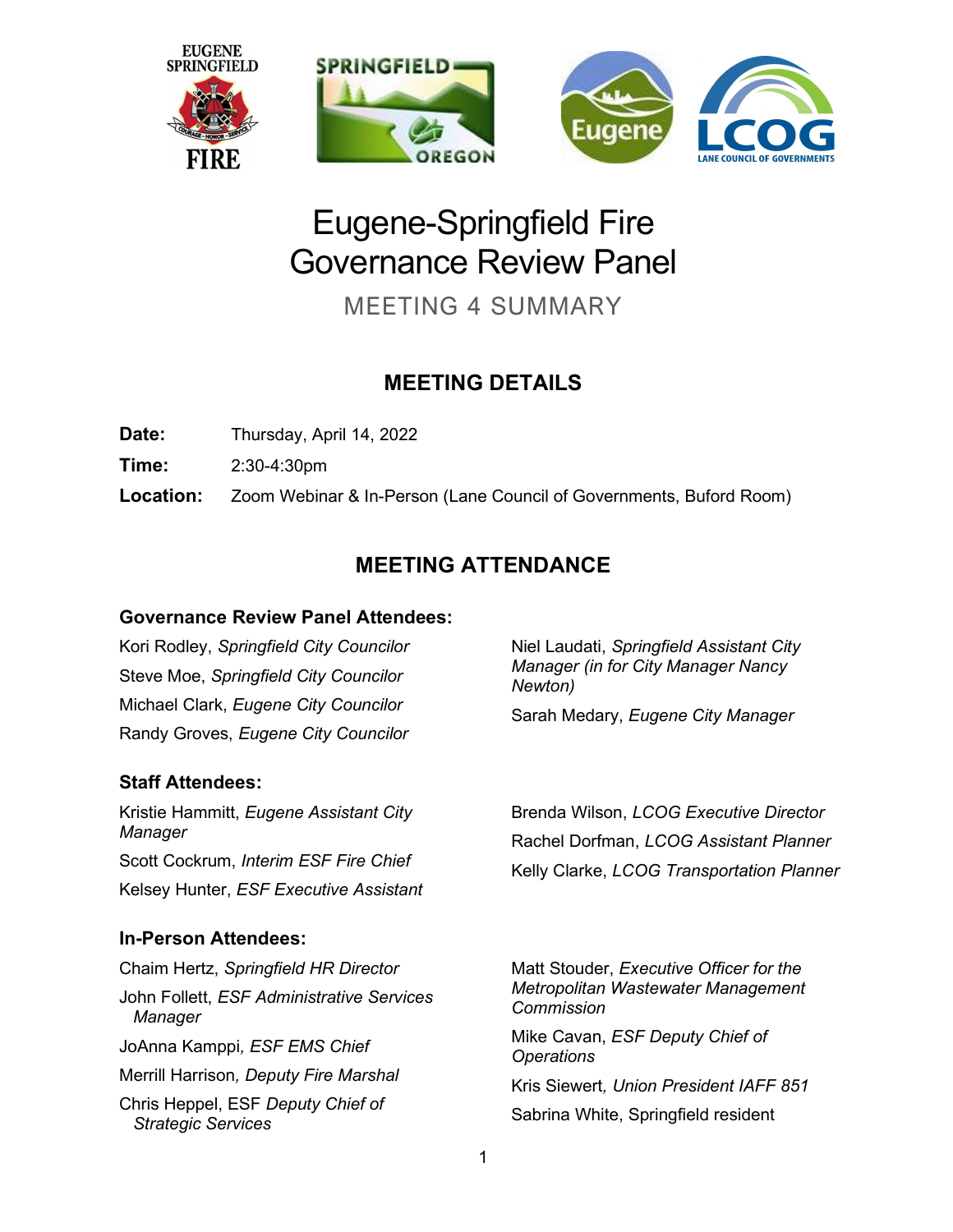

### MEETING SUMMARY

### 1. Welcome & Introductions

Brenda Wilson, LCOG Executive Director, provided welcoming remarks and took attendance.

### 2. Eugene-Springfield Fire Governance Options (part 1)

Presenter: Brenda Wilson

Brenda Wilson, Lane Council of Governments Executive Director, presented the summary of major takeaways from a high-level Strengths, Weaknesses, Opportunities, and Threats (SWOT) analysis of feedback on the status of the ESF Functional Consolidation received throughout February and March 2022 from the Governance Review Panel members, elected officials, and staff. The full report was provided to Panel members in the meeting materials and is also available on the project website.

Ms. Wilson asked Panelists what they think the strengths of the Functional Consolidation are today. Key strengths Panelists listed were:

- The Functional Consolidation resulted in complete operability of apparatus and equipment between the two cities.
- The two cities working together and trusting each other.
- Each city retains a level of independence and has direct accountability for the fire department.
- The current governing accountability is in-line with public perception; the public does not realize there is a bifurcated system and level of service is provided equally between the cities.

Ms. Wilson asked Panelists what they think the weaknesses of the Functional Consolidation are today. Key weaknesses Panelists listed were:

- The majority of people do not realize there are issues behind the scenes, and it is hard to gauge how that will play out since most people think the consolidation has already happened.
- It is a difficult position for Fire Chief when the two cities want to go in two different directions.
- The cities currently have a lot of mutual trust but without that trust, the IGA becomes very cumbersome to maintain and everything becomes much more difficult.
- ESF staff have a lack of clarity of the future of their organization and are choosing to go to other organizations that have more clarity. Retention is an issue. Recruitment is a challenge nationwide and even harder here.

Funding is a key consideration. The initial Functional Consolidation savings have already been realized and are not ongoing. Ms. Wilson asked Panelists what would be the most important and/or impactful in presenting to stakeholders. She clarified that stakeholders include both public and internal staff. Key thoughts were: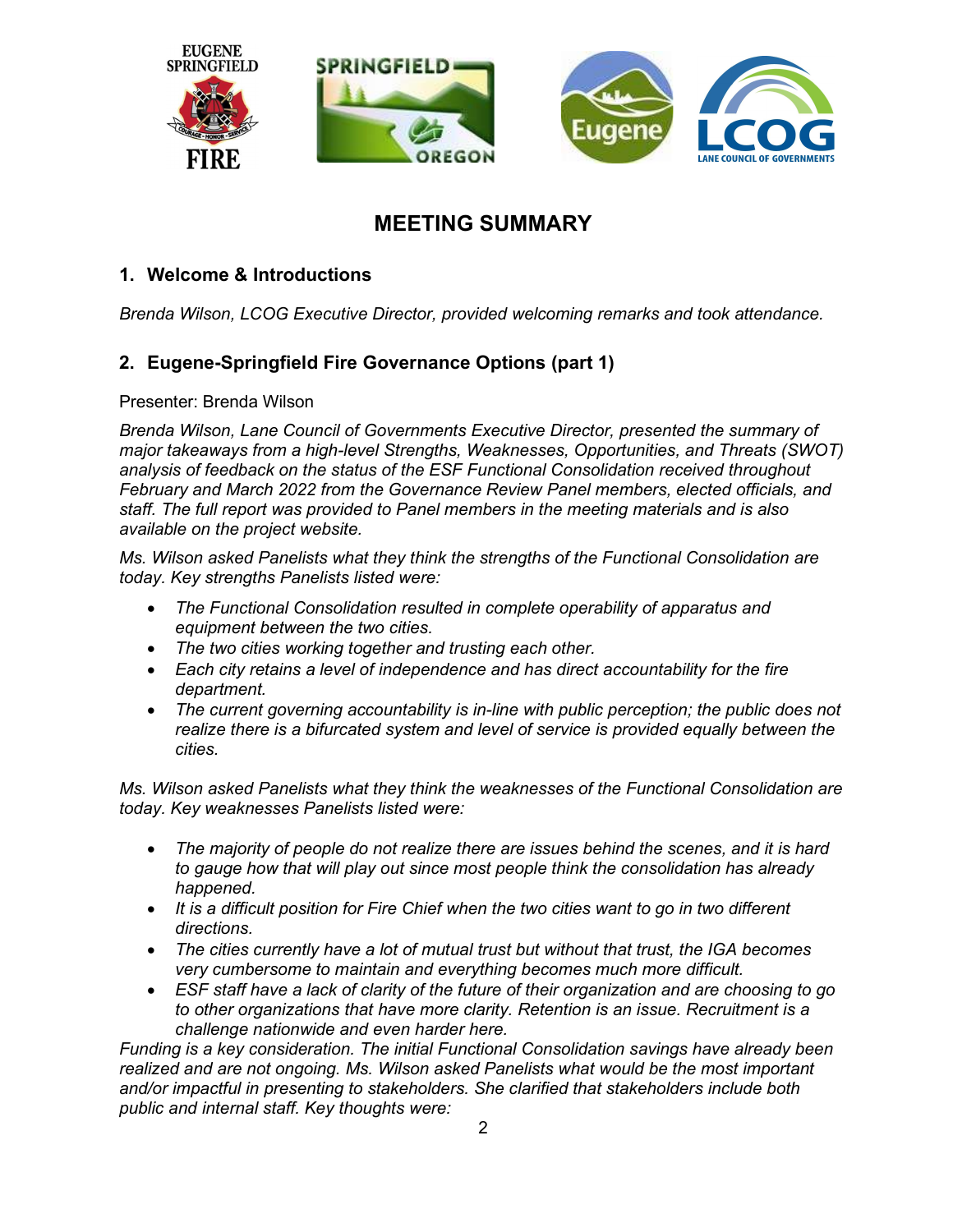

- For the Springfield voters, it will be important to assess how they feel and how to convince them the option eventually chosen is the way to go.
- Focus on opportunities, threats, and today's challenges. Look at this from the way people are experiencing this as staff and as recipients of the services – what does this mean in the future as population grows and buildings are deteriorating? How does my neighbor experience their job? How will my service be impacted?
- This is a fundamentally different set of process and questions compared to the initial Functional Consolidation discussion. From the Eugene perspective, it seems like this is an administrative decision and less of a public question. The preferred solution should be decided before deciding on level of process. Public outreach will vary greatly dependent on the preferred option.
- Springfield City Council and public should be a part of the process in coming to a final decision because of the financial impact. It will be important to hear what voters support once options are narrowed down.

Ms. Wilson presented a series of slides that provided a summary—including high-level legal, process, and financial considerations—of the first three of six options available for the ESF's evolution in its Functional Consolidation: 1) modification of the current Functional Consolidation Agreement, 2) fully contracting for services, 3) Intergovernmental Entity (IGE). The slides and governance options fact sheets were provided to Panel members in the meeting materials and are also available on the project website.

Feedback from the Panelists on each option presented is summarized below and will be presented as a SWOT analysis once all options have been presented.

Modification of the current Functional Consolidation Agreement:

- There are numerous challenges that need resolution and must be fixed.
- This option does allow retention of flexibility, but it also results in a lack of unity for folks doing work.
- This option does not get the ESF where it needs to be, but a strength is that it is the easiest of options.
- This is a preferred option provided that we could address issues sufficiently for staff and personnel, but it is not apparent to which degree we could.
- Eugene City Manager Sarah Medary explained that if there was an easy path in the existing IGA, we would have done that already but there are not any easy paths. The Cities tried to fix things before, but there is no clear path with the existing IGA.

Fully contracting for services:

- The contracting itself seems straightforward but thinking about municipalities, a town, and who we are, this does not make sense. The town's sense of identity would be lost. This is the messy reality.
- If a merger were to happen, public would know but would feel this is not their department.
- Whether people are paying attention or not, they feel a merger has happened and will be questioning their city, asking "is the city playing the role it should be?" Even if people do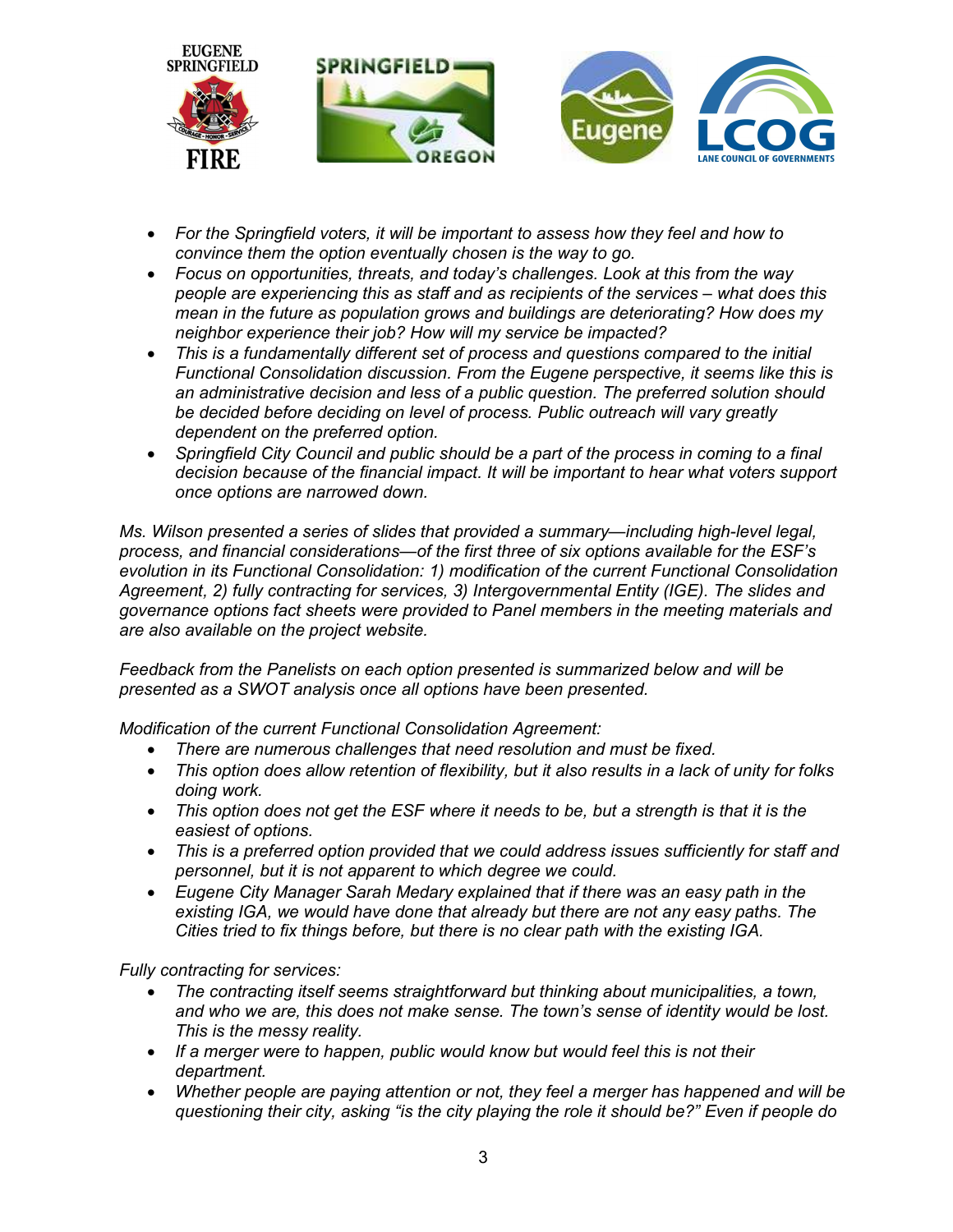

not know particulars, if they were to see a merger happen, how does this fit into whole picture of what a city should do.

- Ms. Wilson asked if the Panelists would think differently if the department is still called Eugene Springfield Fire? Panelists were not sure. There is pride and connection to the Fire services a city provides.
- This option makes a lot of sense but with these cities, it may be bottom choice. Both cities need to be taken into consideration.
- Ms. Medary asked Chief if there is a sliding scale of chunks of the fire services that could be merged but not all? Chief responded that it is not really possible and much of ESF is chunked out already.

IGE:

- Matt Stouder, Executive Officer for the Metropolitan Wastewater Management Commission (MWMC) provided an overview of the MWMC governance.
- This one feels a little closer to the idea of success.
- Not clear on the differences between this option and the City managers working on finding solutions to challenges under the current IGA, but this does sound like a palatable fix.
- Ms. Wilson explained that one of the major accomplishments here is that it creates a consolidated department.
- Mr. Stouder and Ms. Wilson explained that the Board could be made of elected officials, public, or a combination of the two.
- Would support this option only if board members are all elected officials with City Councils appointing members to the board because the City Council is accountable to the electorate. A governance structure that is directly accountable is important.

### 3. IAFF 851

#### Presenter: Kris Siewert

Kris Siewert, Union President IAFF 851 explained that ESF staff have had highs and lows in moral and that good people have left given a lack of department direction. Right now, morale is at an all-time high primarily because of this discussion happening and hoping for positive change as a result. This process is heading in the right direction and needs to continue or ESF will lose good employees.

### 4. Roundtable Discussion

Ms. Wilson asked if additional information was needed. Feedback included:

- Would also be helpful to hear from staff of impacts/implementation of each option and their perspectives of impacts/implementation as we begin to narrow options.
- Ms. Wilson said that moving forward, we'll provide a table of options comparing considerations/implications.
- It would be helpful to understand the of timing for narrowed options.
- Better understanding of a Special District vs Regional Fire Authority.